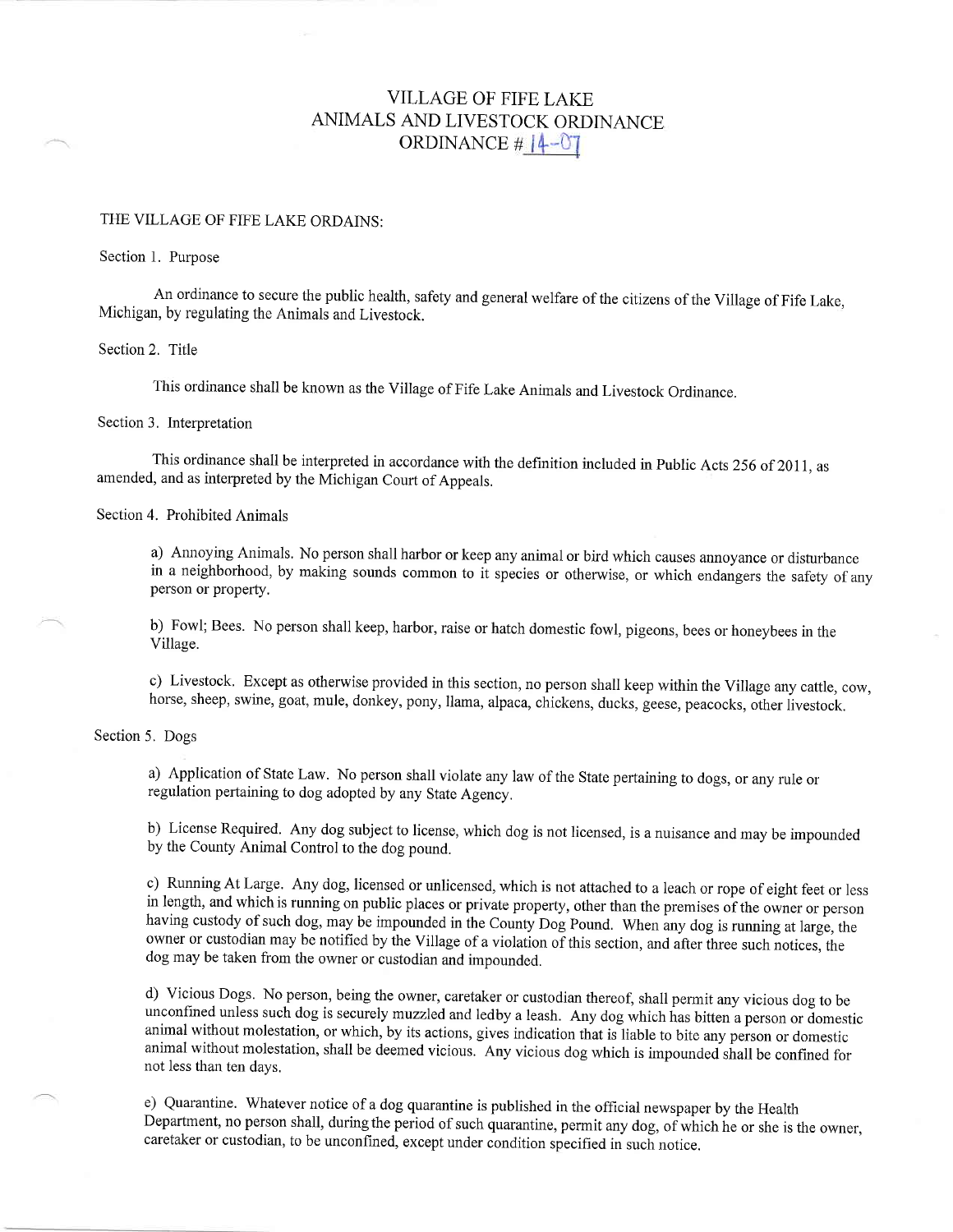## Section 6. Confinement to Premises.

The owner or custodian of any animal or bird shall keep such animal or bird confined to his or her own premises if for a municipal civil infraction. necessary to avoid annoyance or disturbance in the neighborhood. A person who violates this section is responsible

Section 7. Access to Public Way and Places.

public place' A No person shall tie, stake or fasten any animal in such a manner that the animal has access to any street, alley or<br>ace. A person who violates this section is responsible for municipal civil infraction.

Section 8. Removal of Defecation.

No owner or person having custody of any dog or other animal shall permit such dog or other animal to defecate on<br>any school grounds, public street, alley, sidewalk, tree lawn, park, or public grounds or private property i than on the premises of such owner or person, unless such defecation is removed impactivate property in the Village, other<br>than on the premises of such owner or person, unless such defecation is removed impactivately. section is responsible for a municipal civil infraction<br>section is responsible for a municipal civil infraction

Section 9. Sanitation of premises.

clean and The owner or custodian of any animal or bird shall maintain the premises wherein such animal or bird is kept in a<br>clean and sanitary condition, free from rodents, vermin and disagreeable odors. A person who violates this s

Section 10. Cruelty; Poisoning.

exposed public No person shall be cruel to any animal or bird. No person shall throw or deposit any poisonous substance on any<br>exposed public or private place where it may endanger any animal. A person who violates this section is respon

Section 11. Burning of Animal Matter.

responsible for a municipal civil infraction. No person shall burn any feathers, hides or other animal matter in the Village. A person who violates this section is

Section 12. Disposal of Dead Animals.

a) Prohibited Locations. No person shall deposit, place or throw any dead or fatally sick or injured animal, or part thereof, on any public or private place, in the Village dump, into any stream, lake, pond, sewer, well or other body of water, or onto the banks thereof.

b) Burial. No person shall bury any dead, fatally sick or injured animal, or part thereof, in the Village, except that the owner or occupant of any unplatted property may bury thereon any dead animal owned by him or her, w animal died on such premises, after having obtained a written permit to do so from the Health Department. Such burial shall be made at a distance of not less than 200 yards from any residence or well, and the carcass shall be placed underground and well covered with at least four feet of earth from the surface of the ground to the upper<br>part of the carcass.

property under his or her possession or control. c) Immediate Disposal Required. No person shall fail to immediately dispose of any dead animal found upon

unless the same is so covered that no part of it is exposed to view and no odors can emanate therefrom. d) Transporting. No person shall carry or convey any dead animal through or upon any street, alley or public place

e) Municipal Civil Infraction. A person who violates this section is responsible for a municipal civil infraction.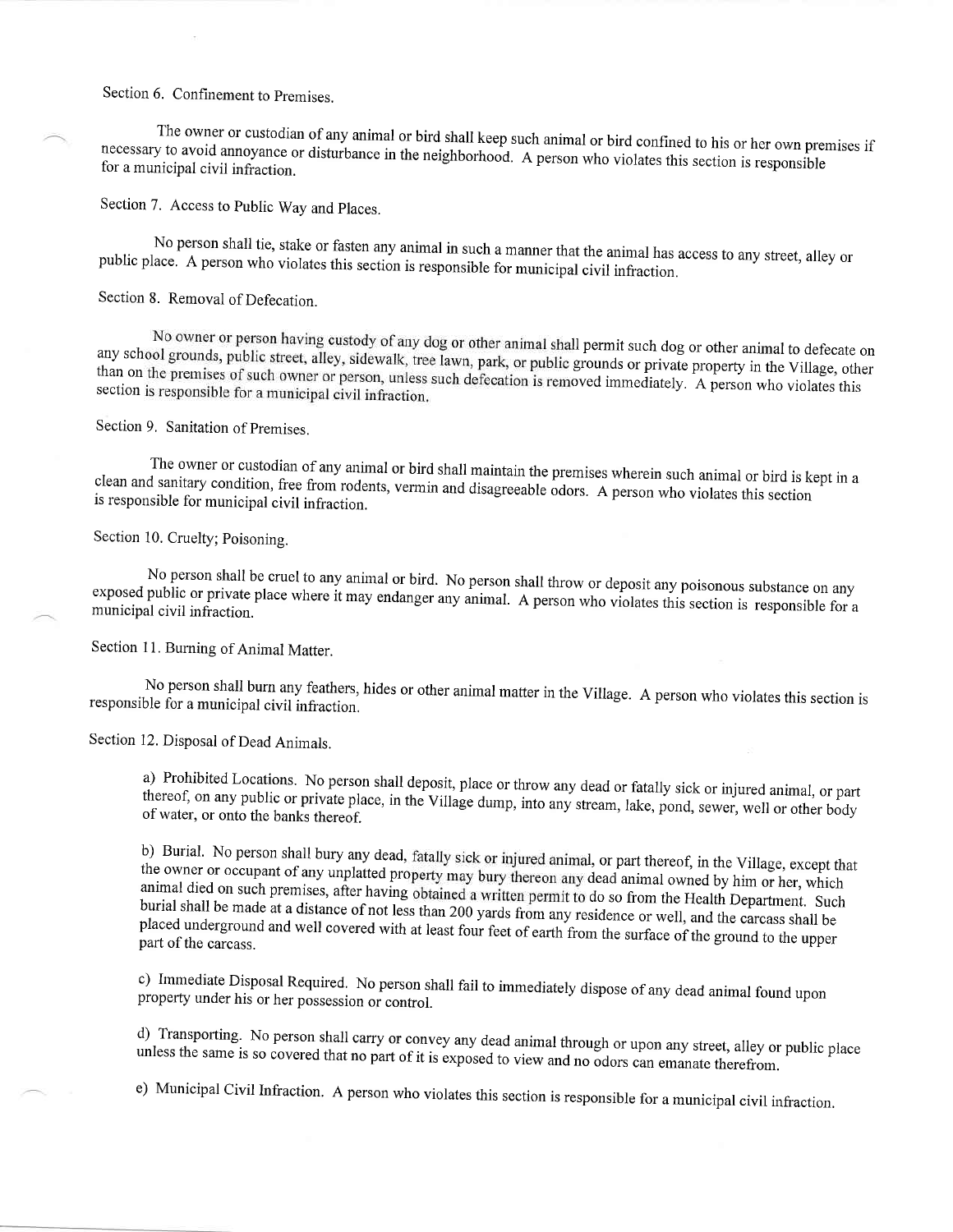Section 13. Appearance Tickets.

The Sheriff and the appointed officers of the Sheriff's Department, or such other officials as are designated by the Zoning Administrator and Village President are hereby authorized to issue and serve appearance tickets wi to a violation of this chapter pursuant to Section I of Act 147 of Public Acts of 196g, as amended (M.C.L.A. 764.9c(2); M.S.A. 28.868(3)(2). Appearance tickets shall be in such form as determined by the Village Attorney and shall be in conformity with all statutory requirements.

#### Section 14. Severability

This Ordinance shall be deemed severable and in any word, sentence, clause, section, or provision is declared invalid or unenforceable for any reason by any court of competent jurisdiction, it shall not affect any other portion of this Ordinance and the remaining portions of this Ordinance and the remaining portions of this Ordinance shall remain valid and enforceable.

#### Section 15. Penalties

Municipal Civil Infraction. A violation of this Ordinance is a municipal civil infraction, subject to a maximum fine of \$100.00 plus court costs.

Misdemeanor. Any person who refuses to abate a violation upon the demand of an authorized local enforcement officer, interferes with the enforcement of the ordinance, or retaliates against another who had made complaint of a violation is guilty of a misdemeanor punishable by a maximum of 90 days in jail and/or a fine of \$500.00 plus court costs.

#### Section 16. Enforcement

The Grand Traverse County Sheriff and his deputies or Local Zoning administrator or Village President are authorized as local enforcement officers of the Ordinance.

#### Section 17. Effective Date

This Ordinance shall take effect following publication.

# AYES: HAYES, LEEDY, MCGDUGH, ROESEMEIER, VAN AMBURG

NONE NAYES:

DEIKE, ABSENT: FISK

MOTIONAPPROVED.

Adopted:

Corey Caverson, Clerk Village of Fife Lake